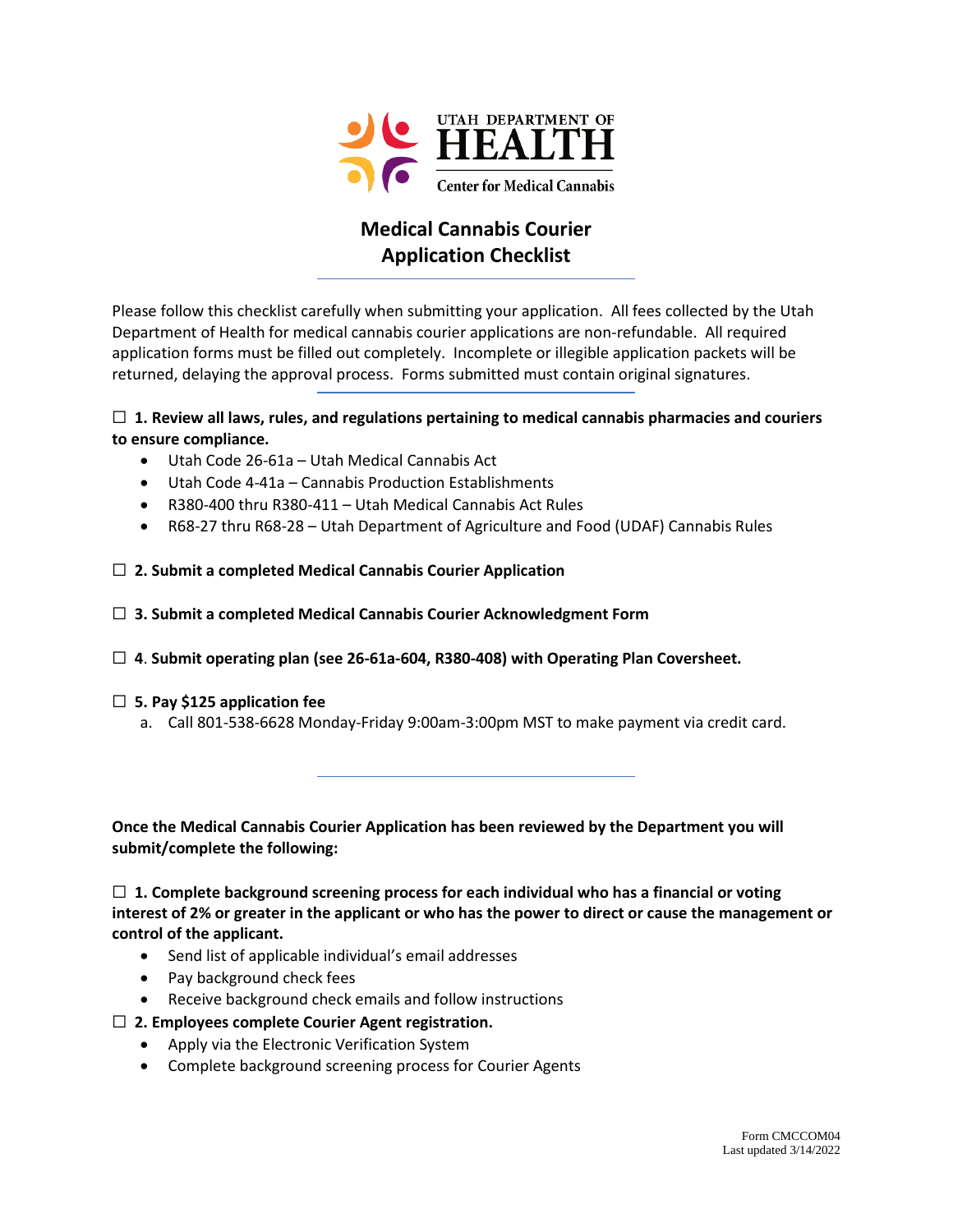#### ☐ **3. Submit current list of employees to UDOH prior to opening.**

- Employee names
- Department registration license classification / numbers
- Registration expiration dates
- General work schedules

☐ **4. Communicate with city/municipality to determine local requirements, obtain business license, etc.**

#### ☐ **5. Submit final Operating Plan with Operating Plan Coversheet.**

• Email plan to cannabiscomplaince@utah.gov

#### ☐ **6. Complete final site visit inspection with UDOH representative.**

• Contact cannabiscompliance@utah.gov to schedule the inspection. Medical cannabis product cannot be transported prior to an in-person inspection by UDOH and receipt of a physical medical cannabis courier license from UDOH.

#### ☐ **7. Pay \$2,500 medical cannabis courier license fee to UDOH after passing UDOH inspection.**

• Contact cwerner@utah.gov for payment instructions.

#### **Submittal Information**

Application packets must be submitted electronically by emailing all required forms to cannabiscompliance@utah.gov.

Applicants will be notified of application status by email.

For questions, please contact:

Utah Department of Health Center for Medical Cannabis cannabiscompliance@utah.gov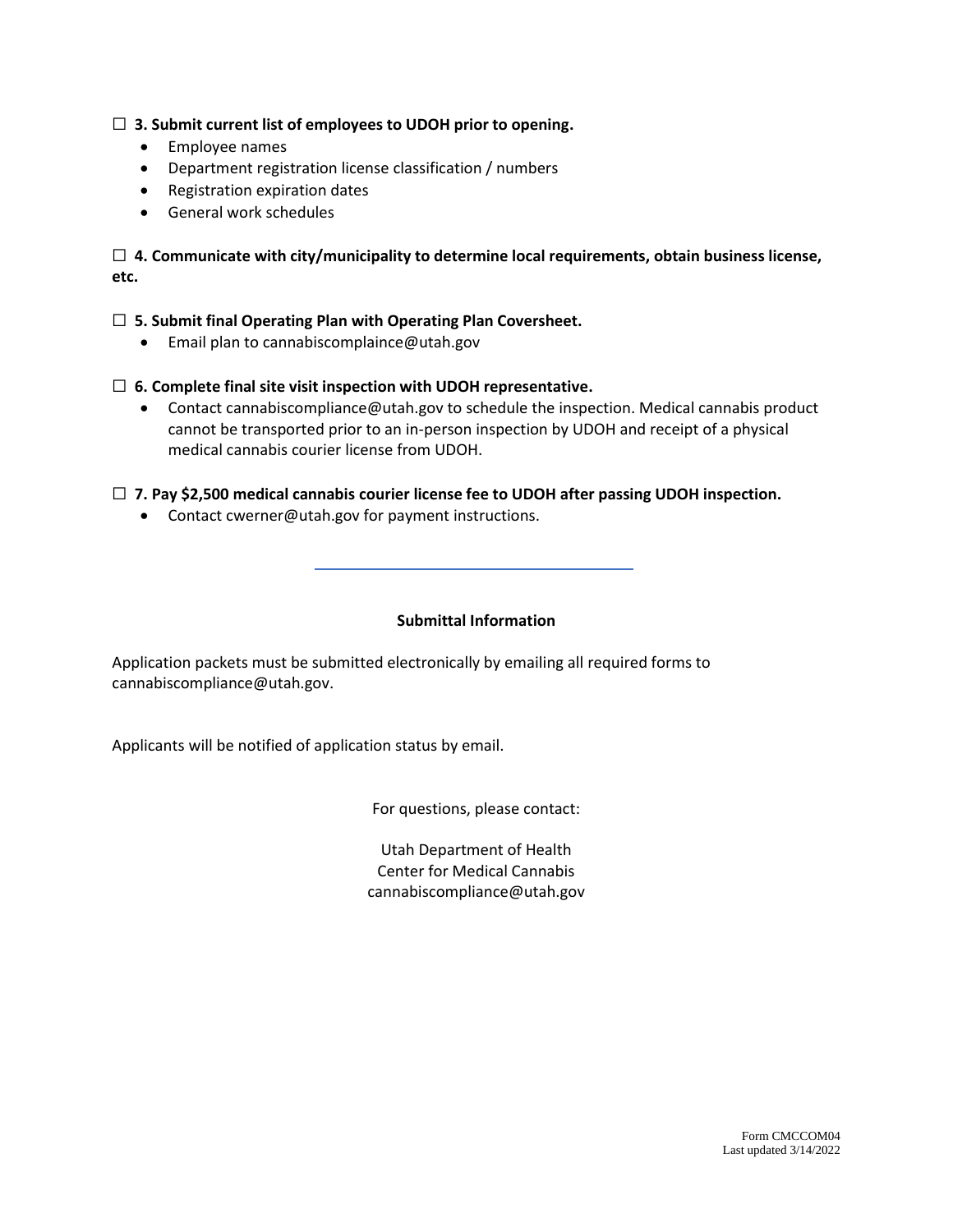

# **Medical Cannabis Courier Application Form**

| Courier Business Legal Name and Entity Type                                                                                  |                                                                                                                                                                                                                                      |                                                                                                                                                                                                                                      |  |
|------------------------------------------------------------------------------------------------------------------------------|--------------------------------------------------------------------------------------------------------------------------------------------------------------------------------------------------------------------------------------|--------------------------------------------------------------------------------------------------------------------------------------------------------------------------------------------------------------------------------------|--|
|                                                                                                                              |                                                                                                                                                                                                                                      |                                                                                                                                                                                                                                      |  |
|                                                                                                                              |                                                                                                                                                                                                                                      |                                                                                                                                                                                                                                      |  |
| <b>EIN</b>                                                                                                                   |                                                                                                                                                                                                                                      |                                                                                                                                                                                                                                      |  |
| Physical Address <b>Physical Address</b>                                                                                     |                                                                                                                                                                                                                                      |                                                                                                                                                                                                                                      |  |
| City<br><u> Alexandria de la contrada de la contrada de la contrada de la contrada de la contrada de la contrada de la c</u> |                                                                                                                                                                                                                                      |                                                                                                                                                                                                                                      |  |
| <b>Mailing Address</b>                                                                                                       | <u> 1989 - Johann John Stein, markin fan it ferstjer fan de ferstjer fan it ferstjer fan de ferstjer fan it fers</u>                                                                                                                 |                                                                                                                                                                                                                                      |  |
| City                                                                                                                         | State                                                                                                                                                                                                                                | $\mathsf{Zip}\_\_$                                                                                                                                                                                                                   |  |
| <b>Primary Business Owner</b>                                                                                                | <u> 1989 - Johann Stoff, deutscher Stoffen und der Stoffen und der Stoffen und der Stoffen und der Stoffen und der Stoffen und der Stoffen und der Stoffen und der Stoffen und der Stoffen und der Stoffen und der Stoffen und d</u> |                                                                                                                                                                                                                                      |  |
|                                                                                                                              |                                                                                                                                                                                                                                      |                                                                                                                                                                                                                                      |  |
| <b>Courier Main Contact</b>                                                                                                  | <u> 1989 - Johann Stein, marwolaethau a bhann an t-Amhair an t-Amhair an t-Amhair an t-Amhair an t-Amhair an t-A</u>                                                                                                                 |                                                                                                                                                                                                                                      |  |
| <b>Title</b>                                                                                                                 |                                                                                                                                                                                                                                      |                                                                                                                                                                                                                                      |  |
| <b>Phone Number</b>                                                                                                          | <u> 1989 - Johann Stoff, deutscher Stoff, der Stoff, der Stoff, der Stoff, der Stoff, der Stoff, der Stoff, der S</u>                                                                                                                |                                                                                                                                                                                                                                      |  |
| <b>Email Address</b>                                                                                                         |                                                                                                                                                                                                                                      |                                                                                                                                                                                                                                      |  |
| <b>Courier Back-Up Contact</b>                                                                                               | <u> 1980 - Jan James James Barbara, martxa a shekara 1980 - Andrew Start Barbara (h. 1981).</u>                                                                                                                                      |                                                                                                                                                                                                                                      |  |
| Title                                                                                                                        | Role                                                                                                                                                                                                                                 | <u>and the company of the company of the company of the company of the company of the company of the company of the company of the company of the company of the company of the company of the company of the company of the com</u> |  |
| <b>Phone Number</b>                                                                                                          |                                                                                                                                                                                                                                      |                                                                                                                                                                                                                                      |  |
| <b>Email Address</b>                                                                                                         |                                                                                                                                                                                                                                      |                                                                                                                                                                                                                                      |  |
| Name of Planned Delivery Software Program(s)                                                                                 |                                                                                                                                                                                                                                      |                                                                                                                                                                                                                                      |  |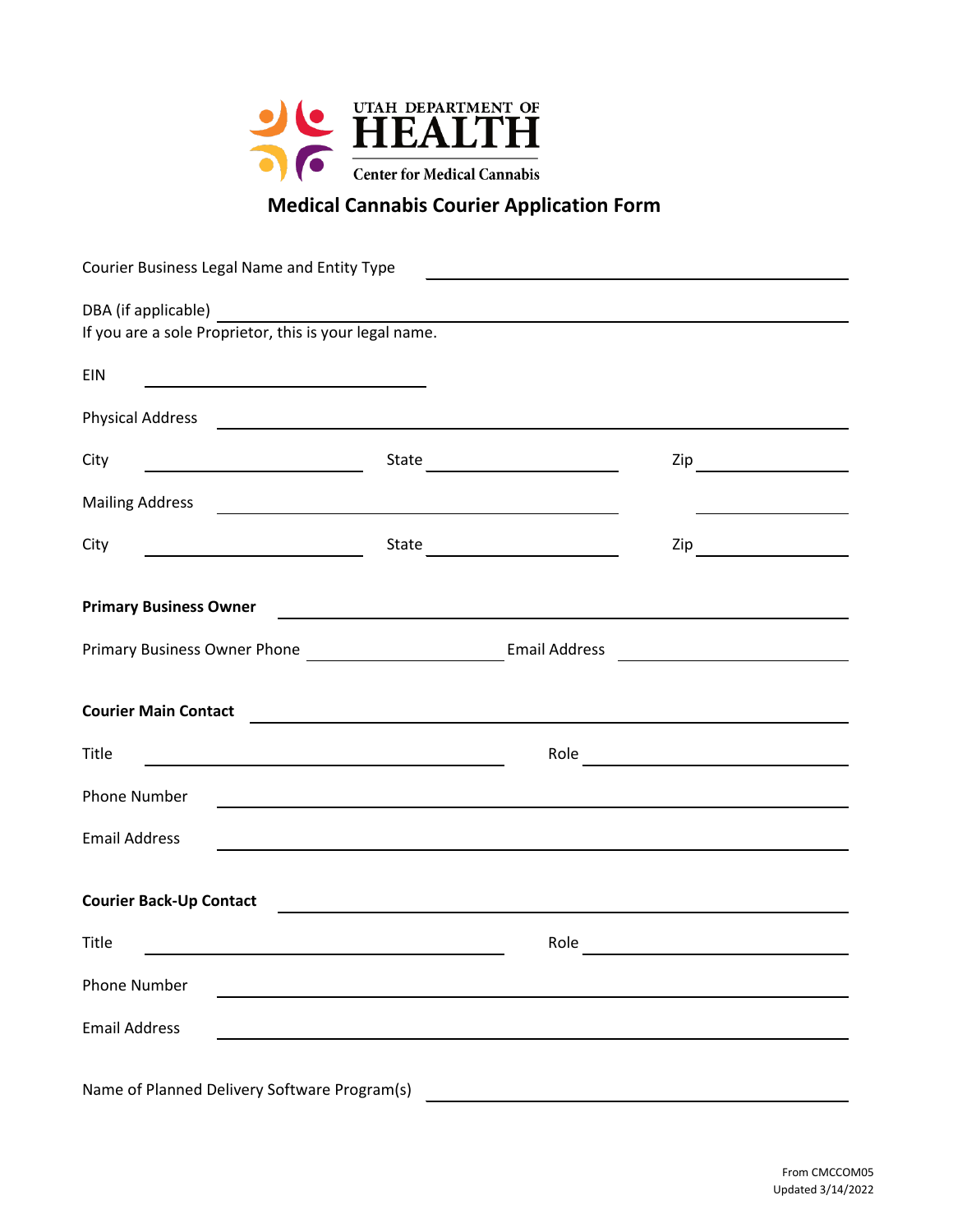**Please name each person with a 2% or greater financial or voting interest or who has power to direct or cause management or control of courier:**

| Name    |                                                                                                                                                                                                                                      | <b>Example 2018</b> of Ownership Manual Manual Manual Manual Manual Manual Manual Manual Manual Manual Manual Manual |  |  |
|---------|--------------------------------------------------------------------------------------------------------------------------------------------------------------------------------------------------------------------------------------|----------------------------------------------------------------------------------------------------------------------|--|--|
| Address | <u> 1989 - Andrea Stadt Britain, amerikansk politik (* 1958)</u>                                                                                                                                                                     |                                                                                                                      |  |  |
| City    | <u> 1990 - Johann Barbara, martin a</u>                                                                                                                                                                                              | $\mathsf{Zip}\_\_$                                                                                                   |  |  |
| Name    | <u>and the contract of the contract of the contract of the contract of the contract of the contract of the contract of the contract of the contract of the contract of the contract of the contract of the contract of the contr</u> |                                                                                                                      |  |  |
| Address | <u> 1989 - Andrea Andrew Maria (h. 1989).</u>                                                                                                                                                                                        |                                                                                                                      |  |  |
| City    |                                                                                                                                                                                                                                      | $\mathsf{Zip}\_\_$                                                                                                   |  |  |
| Name    |                                                                                                                                                                                                                                      |                                                                                                                      |  |  |
| Address |                                                                                                                                                                                                                                      |                                                                                                                      |  |  |
| City    | State                                                                                                                                                                                                                                | $\mathsf{Zip}$                                                                                                       |  |  |
| Name    | <u> 1989 - Johann Barbara, martxa alemaniar arg</u>                                                                                                                                                                                  |                                                                                                                      |  |  |
| Address |                                                                                                                                                                                                                                      |                                                                                                                      |  |  |
| City    | <u> 1980 - Johann Barbara, martin a</u>                                                                                                                                                                                              | $\mathsf{Zip} \hspace{0.5cm} \overbrace{\hspace{1.5cm} }$                                                            |  |  |
| Name    |                                                                                                                                                                                                                                      |                                                                                                                      |  |  |
| Address | <u> 1980 - Johann John Stone, markin film yn y brening yn y brening yn y brening y brening yn y brening y brenin</u>                                                                                                                 |                                                                                                                      |  |  |
| City    | State<br>Zip                                                                                                                                                                                                                         |                                                                                                                      |  |  |

Please submit additional names on a separate sheet if needed. All individuals with 2% or greater financial or voting interest or who have the power to direct or cause management or control of courier must submit to a background check.

| Signature of Authorized Signer    |  |
|-----------------------------------|--|
| Printer Name of Authorized Signer |  |
| Date                              |  |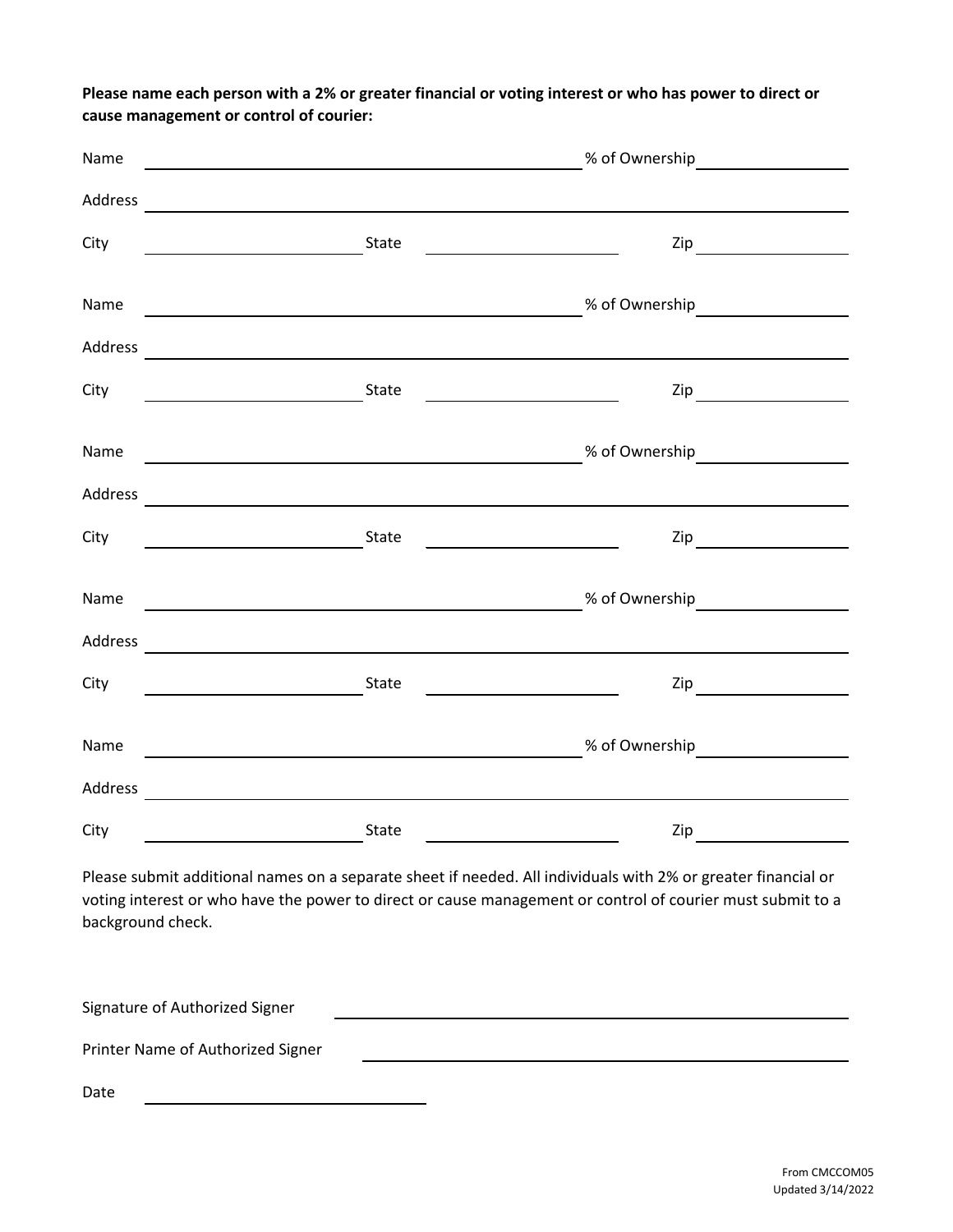

### **Medical Cannabis Courier Acknowledgement Form**

I understand that the Utah Department of Health (UDOH) may revoke the license of a medical cannabis courier who fails to maintain compliance with the requirements of the Utah Medical Cannabis Act.

I certify that the information presented in this application for a licensed medical cannabis courier is true to the best of my knowledge.

I additionally certify that I have been given actual Notice, and understand that notwithstanding the Utah Medical Cannabis Act (Act):

- 1. Cannabis is a prohibited Schedule I controlled substance under federal law;
- 2. Participation in the program is permitted only to the extent provided by the strict requirements of the Utah Medical Cannabis Act;
- 3. Any activity not sanctioned by the Act may be a violation of state or federal law and could result in arrest, conviction, or incarceration;
- 4. Growing, distributing, or possessing cannabis under the Act, unless done through a federally-approved research program, is a violation of federal law.

I certify that I, nor any other members of the medical cannabis courier business, including employees and contractors, am not a registered qualified medical provider.

I certify the above information to be true and complete and no one other than me is submitting this request. I am performing this request on behalf of the medical cannabis courier business I am representing. I authorize the Utah Department of Health to contact me using the telephone and email address I provided. I understand incomplete applications will not be accepted. Submission of false, misleading, or inaccurate information in connection with this application is grounds for revocation of the medical cannabis courier's registration and other administrative, civil, or criminal penalties.

| Authorized Signature |  |
|----------------------|--|
|----------------------|--|

Printed Name of Authorized Signer

Date  $\Box$